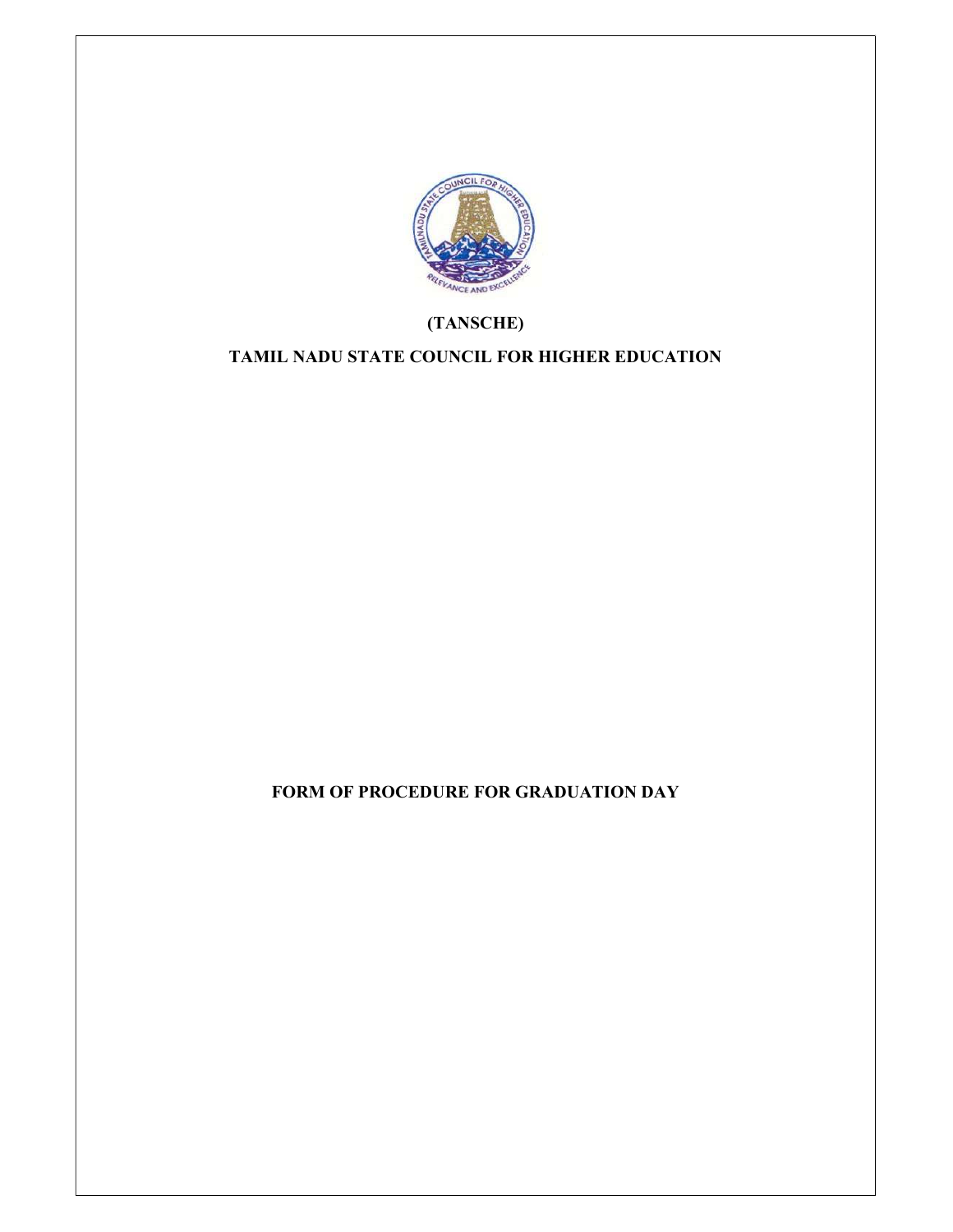# FORM OF PROCEDURE FOR COLLEGES (AUTONOMOUS AND NON-AUTONOMOUS)

### I ARRIVAL OF DIGNITARIES:

- All the Heads of the Departments (HODs) shall wear the academic robes prescribed and assemble in the respective robing rooms at the appointed hour.
- The Chief Guest will be received by the Principal, Secretary of the Educational Trust which runs the college and the members of the college committee
- The Chief Guest, Secretary of the Educational Trust and the Principal will proceed to the respective robing rooms.

# II ACADEMIC PROCESSION

- The procession will be formed in the following order:
- 1. Principal (Presiding Officer of the Graduation Day)
- 2. Controller of Examinations (in the case of Autonomous colleges)
- 3. Members of the Heads of the Departments (in rows of two)
- 4. The Secretary of the Educational Trust
- 5. Chief Guest
- When the procession returns after the Convocation, the order will be in reverse.
- The Principal, Secretary, HODs and the Chief Guest shall proceed to the dais and occupy their seats.
- The seating arrangement in the dais given in Annexure-I should be strictly followed.
- All others in the Graduation Hall shall resume their seats.

### III INVOCATION

• The Secretary shall say Tamil Thai Vazhthu (by recorded version). (Where there is no Secretary, Principal shall replace the position of the Secretary)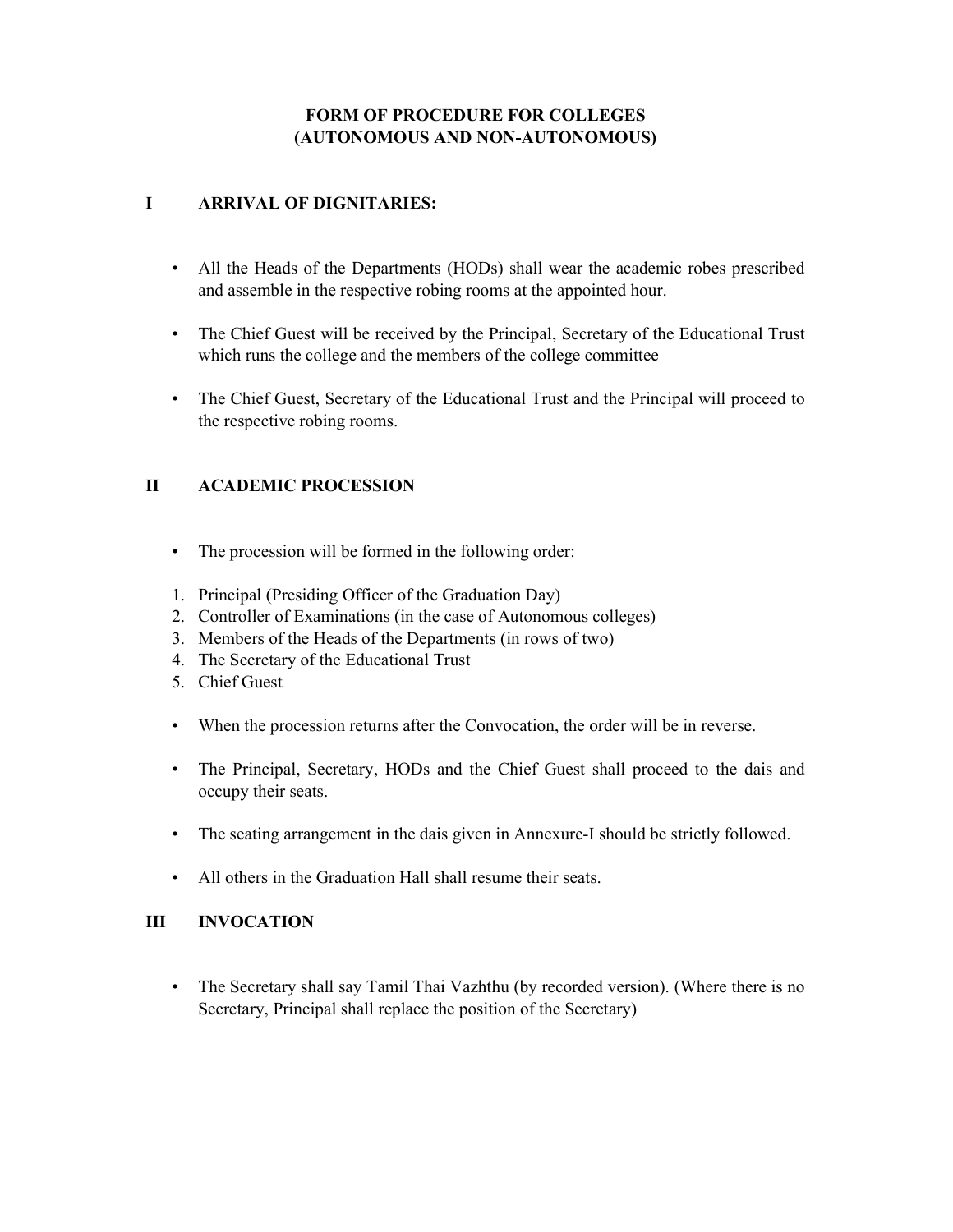### IV DECLARING THE GRADUATION DAY OPEN

• The Secretary shall say,

The Graduation of the College has been called to distribute the degrees/ Diplomas in various subjects of the College upon the candidates who in the Examination recently held for the purpose have been certified to be worthy of the same.

### V WELCOME ADDRESS AND REPORT BY THE PRINCIPAL

- The Secretary of the College shall say I invite the Principal of the College to deliver the Welcome Address and present a report of the Activities of the College.
- The Principal will present the Welcome Address and report.

# VI DELIVERY OF THE GRADUATION ADDRESS

• The Principal shall say,

I invite the Chief Guest Thiru./Tmt./Dr. (Only the name of the Chief Guest, not his other titles) to address the candidates.

The Chief Guest will deliver the Graduation Address.

### VII PRESENTATION OF CANDIDATES

Principal:

- Let the candidates be now presented by the HODs.
- The Heads of the Departments will now read the list of Graduates of their departments, one by one. The Principal will be handing over the Certificates to the Chief Guest. The departments will follow the alphabetical order (English). Candidates will come to the dais and receive the degrees and prizes/medals from the Chief Guest by bowing down and proceed to resume their seats. No other person is entitled to distribute the Certificates/Medals/Prizes.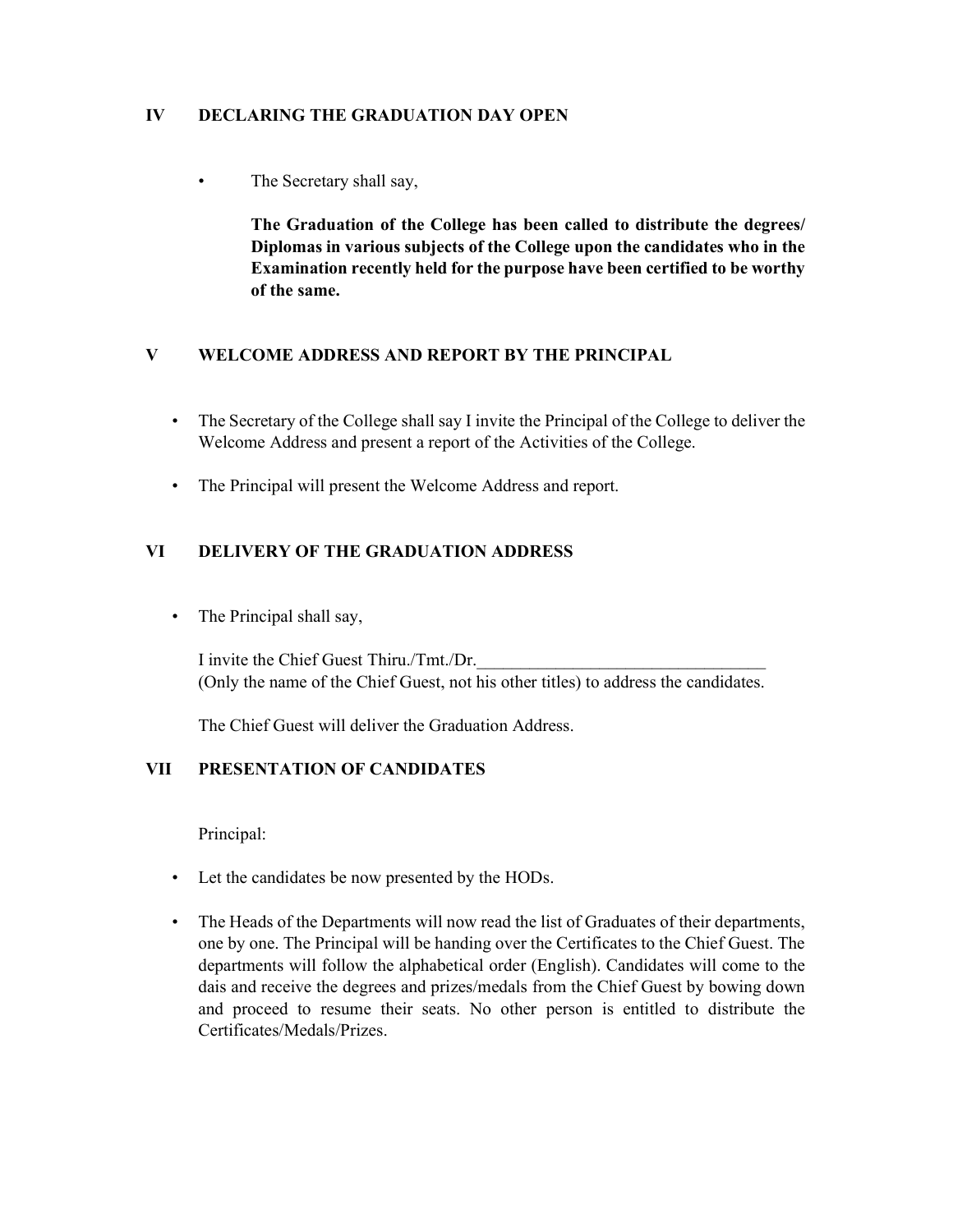• The HOD of Management Studies and Research

#### Mr./Madam Principal

- I present unto you the candidates IN PERSON in the Management Studies and Research who have been certified by after examination to be duly qualified to receive the degrees of Bharathiar University.
- After all the Graduates received their degrees,

The Senior most HOD (by service in the College) will say

#### Mr./Madam Principal,

"Under the laws of the University, I present unto you "IN ABSENTIA" the following number of candidates who have been certified after examination to be duly qualified to receive the Degrees of respective departments:"

(name of the University) in the Name of the Department : Total Number of Candidates (In Alphabetical order) :

### VIII ADMINISTRATION OF THE PLEDGE BY THE PRINCIPAL

- Principal : All the Graduates stand up please
- The Principal now administer the Pledge
- The Principal shall read out the following pledge and candidates will repeat the same.

# "WE SHALL IN THOUGHT, WORD AND DEED EVER ENDEAVOR TO BE SCRUPULOUSLY HONEST IN THE DISCHARGE OF OUR DUTIES IN OUR PROFESSION AND SHALL UPHOLD THE DIGNITY AND INTEGRITY OF OUR PROFESSION AND THE HONOUR OF OUR UNIVERSITY".

"WE SHALL UPHOLD AND ADVANCE SOCIAL ORDER AND THE WELL-BEING OF OUR FELLOW MEMBERS AND SHALL DEVOTE ALL OUR ENERGY TO PROMOTE UNITY, INTEGRITY AND THE SECULAR IDEAL OF OUR COUNTRY."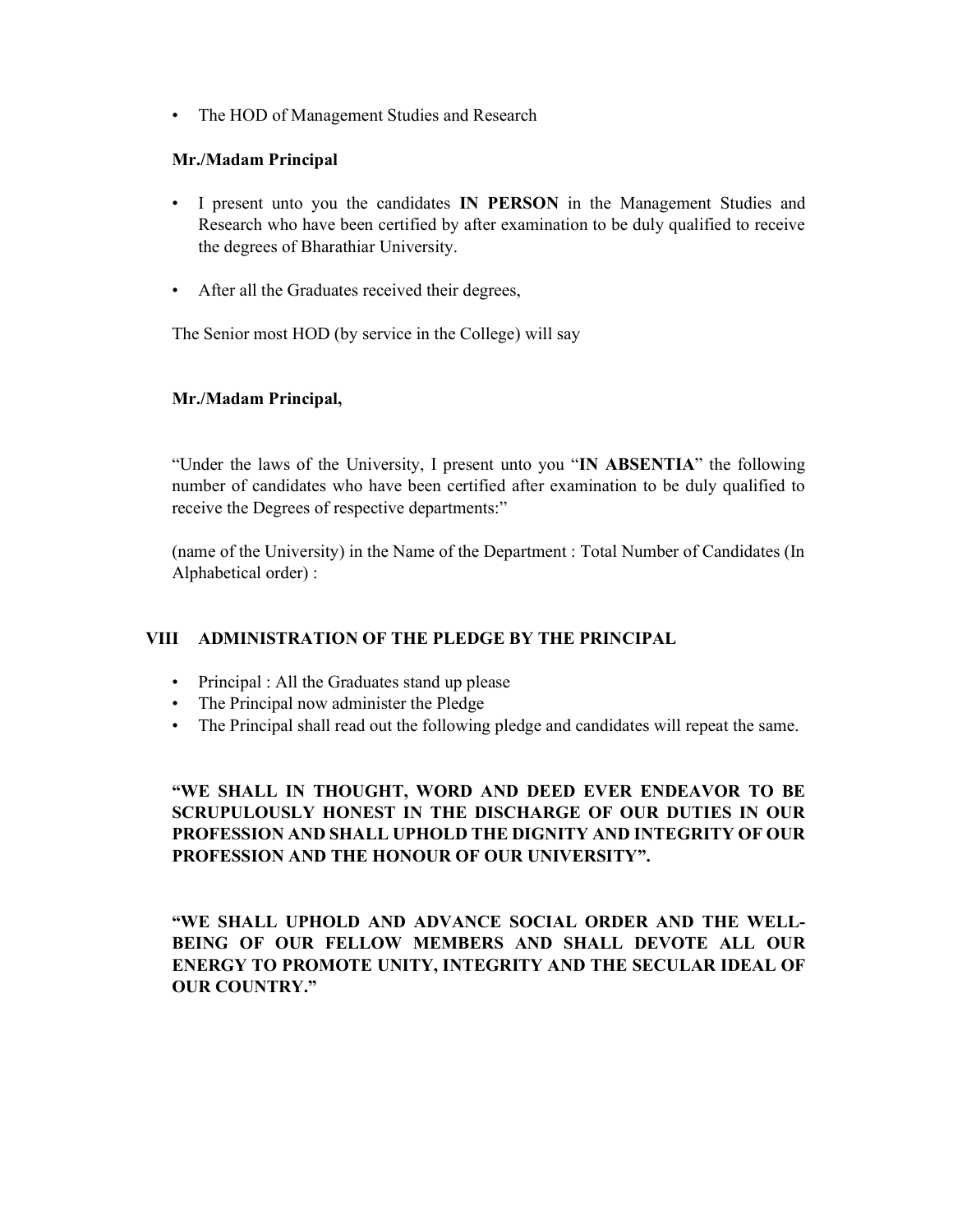Principal will read:

"By virtue of the authority vested in me "as the Principal of Coimbatore Institute of Management and Technology, "I admit you to the several degrees for which you have been declared qualified and in token whereof I permit you to wear the academic robes ordained, as the insignia of your degrees".

### IX DISSOLUTION OF THE GRADUATION

• As the Proceedings conclude, the Principal shall say:

### "I DISSOLVE THIS GRADUATION CEREMONY"

### X NATIONAL ANTHEM

• The Principal shall say,

### "NATIONAL ANTHEM"

(recorded version)

• The National Anthem will be played and all persons in the Hall will stand up.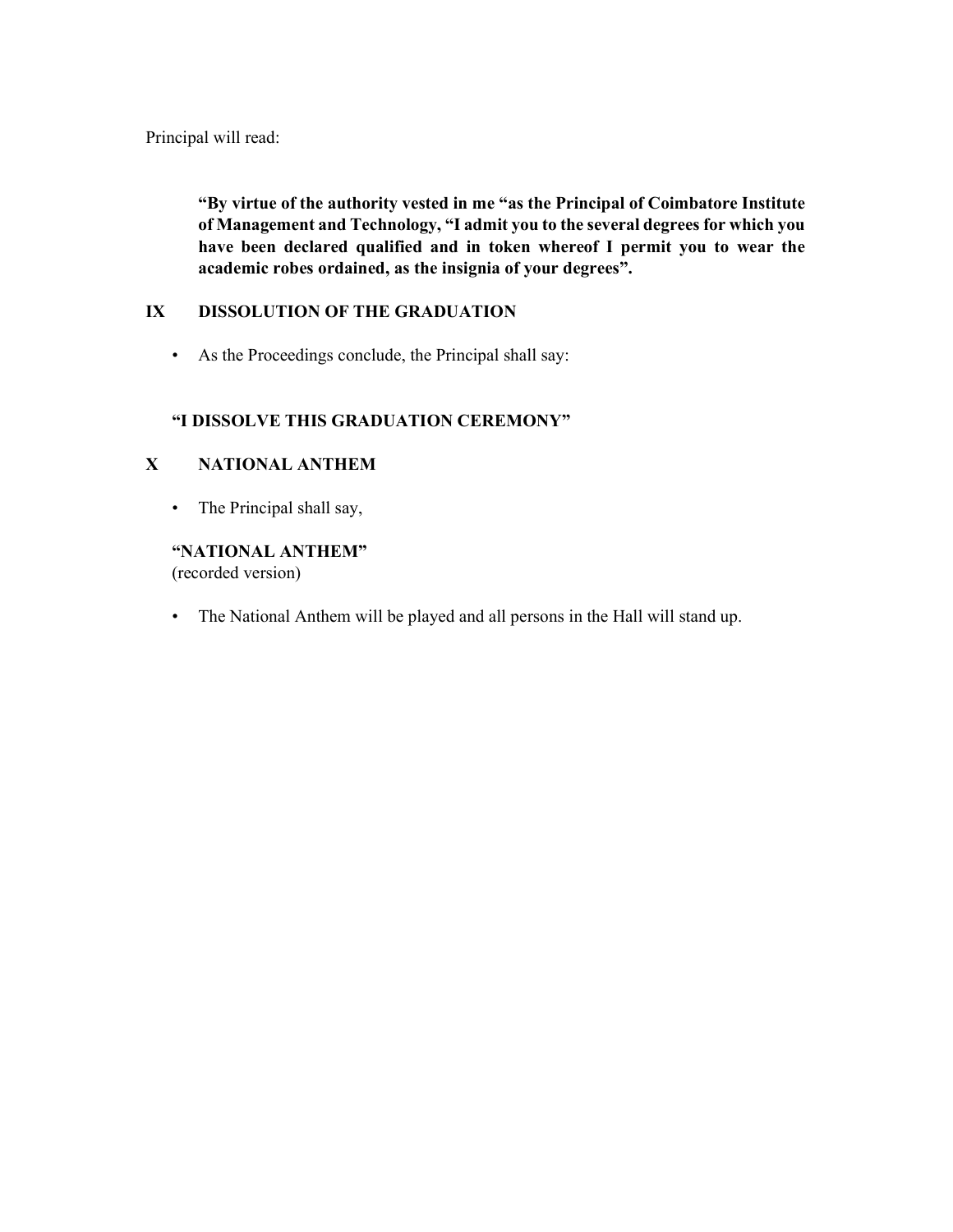# COIMBATORE INSTITUTE OF MANAGEMENT AND TECHNOLOGY Affiliated to Bharathiar University XX GRADUATION DAY ON XX-XX-XXXX AT XX: XX AM/PM

# Minute-to-Minute Programme

| <b>Time</b> | <b>Event Details</b>                                                                            |
|-------------|-------------------------------------------------------------------------------------------------|
|             | Arrival of the Chief Guest                                                                      |
|             | Introduction of the College Committee members, Principal/Secretary to the<br><b>Chief Guest</b> |
|             | Robing                                                                                          |
|             | <b>Academic Procession</b>                                                                      |
|             | Tamil Thai Vazhthu                                                                              |
|             | Welcome Address and report by the Principal $(7-10 \text{ mfs.})$                               |
|             | Opening of Graduation Ceremony                                                                  |
|             | Graduation Day address by the Chief Guest (17-20 mts.)                                          |
|             | <b>Presentation of Candidates</b>                                                               |
|             | Pledge                                                                                          |
|             | Distribution of Certificates                                                                    |
|             | Dissolving Ceremony                                                                             |
|             | National Anthem                                                                                 |
|             | Procession                                                                                      |
|             | Departure of the Chief Guest                                                                    |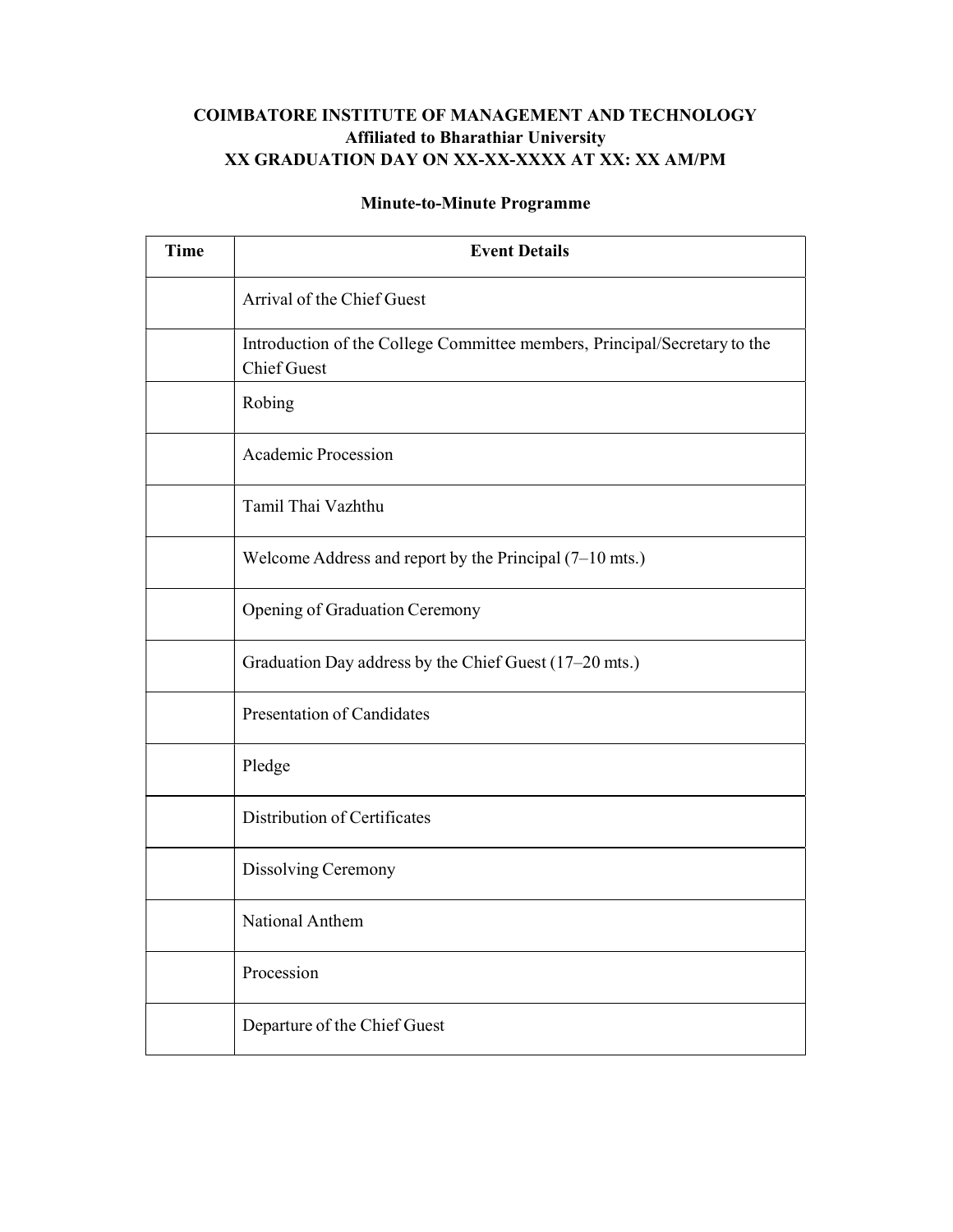### OTHER PROCEDURES AND CONDITIONS FOR AUTONOMOUS AND NON-AUTONOMOUS COLLEGES

- The Degree Distribution Ceremony of Colleges should be named as Graduation Day not as Convocation.
- The Graduation Day should be held within 15 days from the receipt of the degrees from the University. Facilities should be provided to the graduates to receive the degrees in person / in absentia.
- University rank holders and University prize winners in academic disciplines alone are permitted to receive the same on the Graduation Day on the dais. No other medals/prizes to be given on that occasion.
- The Graduation Day Invitation should carry the name of the University by which the degrees are awarded.
- Garlanding, giving Mementoes and other offerings should not take place on the dais.
- No person should be allowed to sit on the dais except those who are given specific roles in the form of procedure.
- The colour of the robes for the Chief Guest, Principal, Secretary and HODs and Candidates should be strictly followed.
- The College shall arrange snacks for the graduates after the graduation function.
- Emergency exits should be provided on the dais and in the Hall.
- Fire Extinguishers and First Aid facilities should be available in the Hall.
- The Guard of Honour by the NCC Cadets should be given only to the Chancellor, State and Central Ministers and the Vice- Chancellor
- No other event like Cultural programmes should be held on the day of the Graduation.
- A report of the Graduation Day should be submitted to the University concerned.
- The Chief Guest address should be printed and distributed to the candidates.
- The back drop should carry only the following items: Name of the college Affiliated to University

Graduation Day

(Date of the Convocation)

It can also carry the Emblems of the College and University. No other description / word should be present in the back drop.

- The Chairs on the dais should be in uniform size and colour.
- A record of the event should be available for inspection by the concerned authorities.
- No one should be allowed to conduct the proceedings as 'Master of Ceremony"
- Uniform procession music to be played, for which recorded audio cassette will be available with the Tamil Nadu State Council for Higher Education.